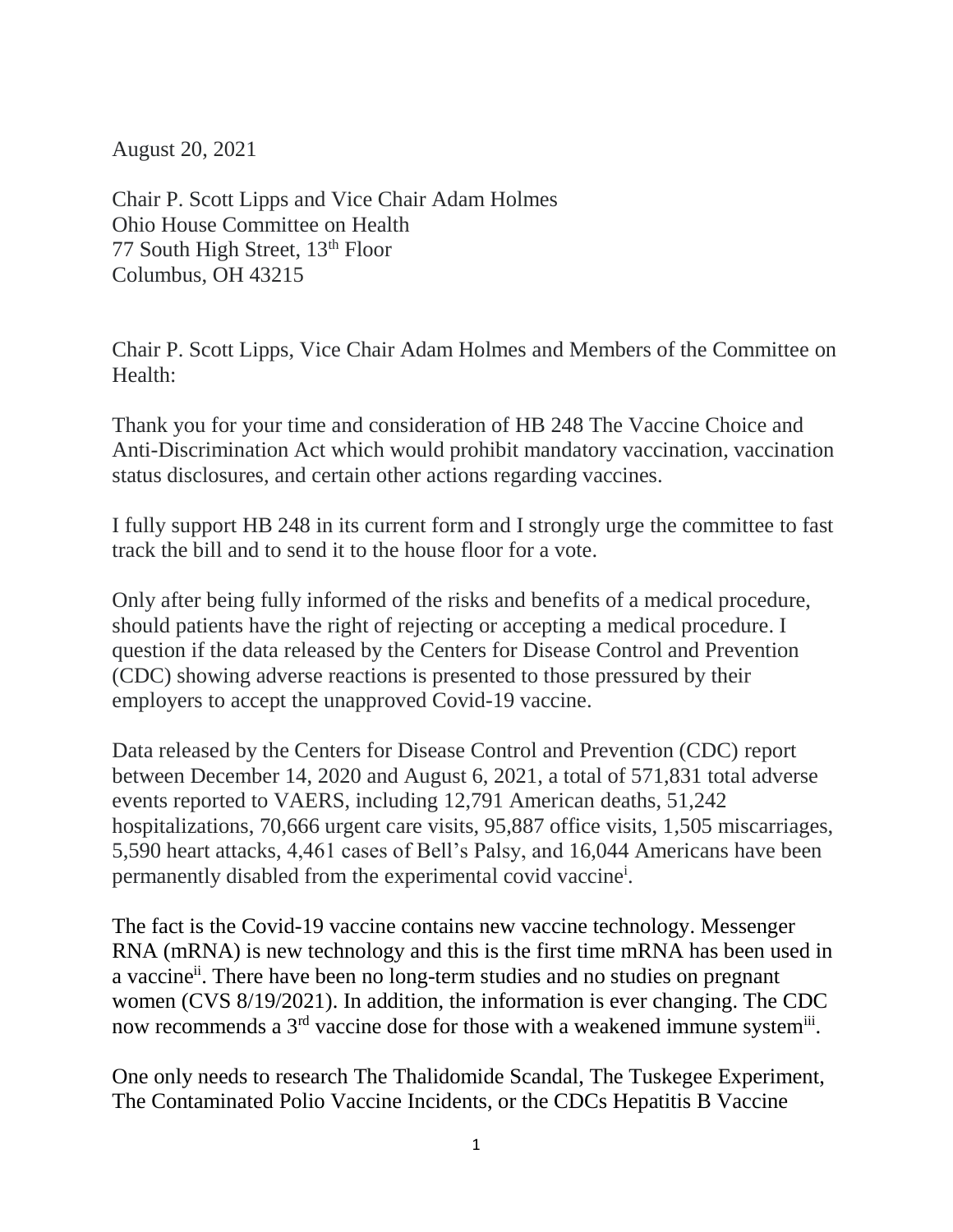experiment on American Gays to say, "I will not be an America lab rat for the CDC or Big Pharma."

The Thalidomide Scandal resulted in more than 10,000 children being born with severe deformities and thousands of miscarriages. It was used for morning sickness for pregnant women without having been tested on pregnant women<sup>ivy</sup>.

1932-1972 Tuskegee Syphilis Study had allowed hundreds of African-American men with syphilis to go untreated so that scientists could study the effects of the disease. The lack of treatment was intentional and consent was not collected. A class action lawsuit was brought against the United States Public Health Service. In 1974, it settled for [10 million dollars](http://time.com/4867267/tuskegee-syphilis-study/) and the government agreed to pay the medical treatments of all surviving participants and infected family members, the last of whom died in 2009<sup>vi</sup>.

During an eight-year span (1955-1963) 98 million Americans were injected with a polio vaccine contaminated with cancer-causing virus called SV40. SV40 is a virus found in some species of monkey. This contamination arose because the vaccines were produced in monkey kidney cell cultures harboring SV40vii,viii.

The Cutter Incident was another national immunization disaster. Sadly, Clutter Laboratories process to inactivate the live polio virus proved to be defective resulting in 40,000 cases of polio among children and killing ten<sup>ix</sup>.

Before the CDC Hepatitis B vaccine experiments there were no reported cases of HIV or AIDS in America. The AIDS epidemic was officially declared by CDC in 1981, at the conclusion of the experiment. In 1980, the New England Journal of Medicine published a report in which researchers proclaimed the vaccine "safe and incidence of side effects low," and claimed a 96% success rate. They failed, however, to mention the emergence of a new disease affecting some of the subjects<sup>x</sup>,<sup>xi</sup>,<sup>xii</sup>.

With a government/pharma track record such as these, coupled with the covid vaccine death count & injury numbers, why would ANYONE want to roll the dice on a medical experiment and risk their health for a virus with a 99% recovery rate?

In 1976 government leaders may have had a conscience, as the swine flu program was halted in 9 states due to 3 deaths, yes THREE...three individuals who died after receiving swine flu shots<sup>xiii</sup>.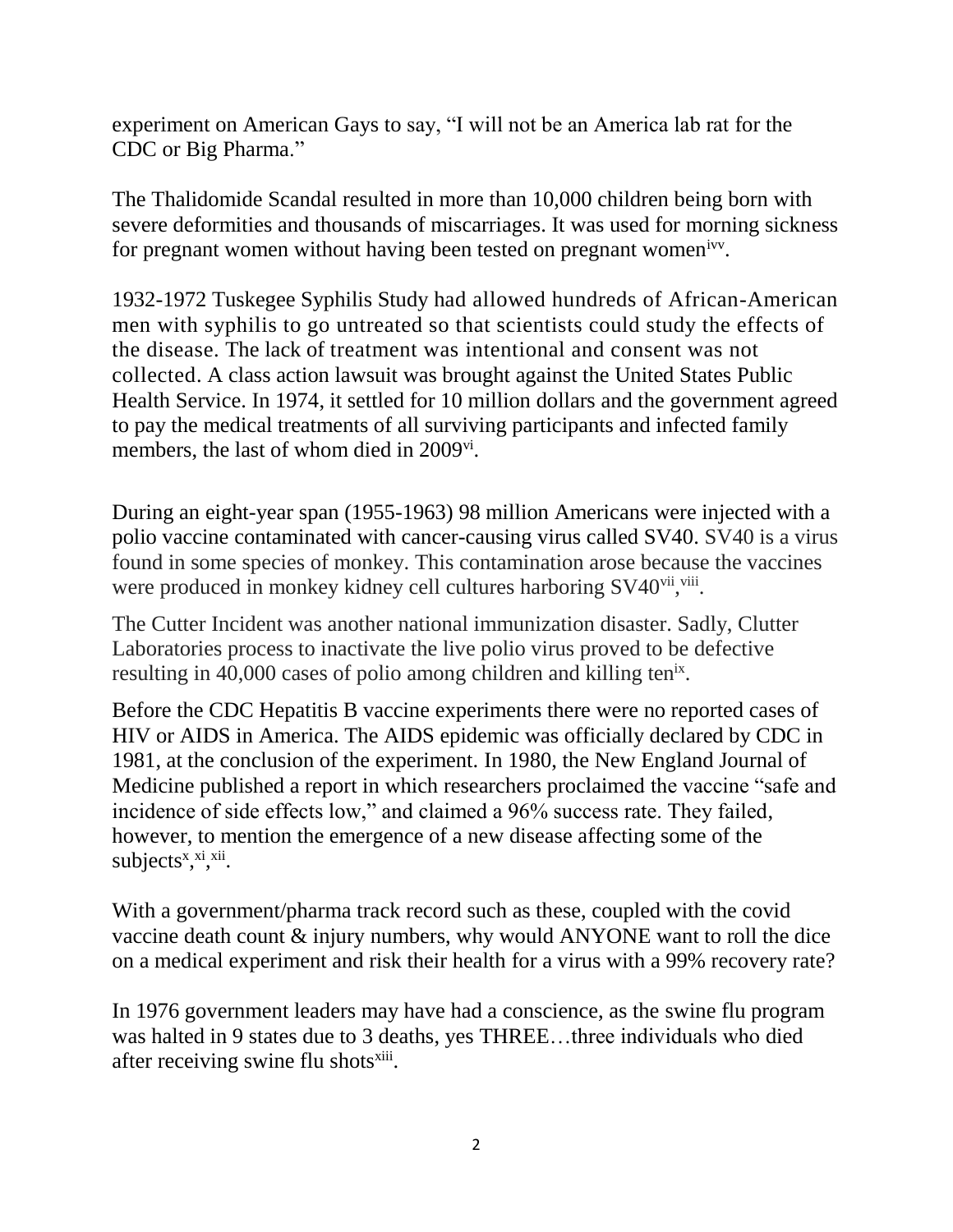Yet, today more than 12,000 Americans have died as a result of the Covid vaccination and our state continues to bribe and pressure its citizens with promotional gimmicks. Private businesses are now pressuring employees with no jab, no job. Compulsory universal vaccination is an attempt to exert control over every citizen. It is an infringement to our God-given liberties and in direct violation of Title VII of the Civil Rights Act of 1964<sup>xiv</sup>.

Like many in our state, I am a person of faith, and believe that my body is the temple of the Holy Spirit. It is my sincerely held religious beliefs which prohibit me from certain medical procedures and products. It is my faith, and my knowledge of God's love and his word that prohibit me from taking many of the "Government Recommended" vaccines.

Perhaps you know, perhaps you don't, perhaps you don't even care, but it is well publicized that many, if not most, vaccines are made from the cell lines of aborted babies and/or animals. Fetal cell lines are cells that grow in a laboratory. They descend from cells taken from elective abortions in the 1970s & 1980s.

Both the Pfizer & Moderna vaccine use the fetal cell line HEK 293 in the confirmation phase to ensure the vaccines work. HEK 293 cells are Human Embryonic Kidney cells derived from an aborted fetus tissue taken from a 1973 elective abortion that took place in the Netherlands. The Johnson & Johnson vaccine infects PER.C6 fetal cell lines cells which descend from tissue taken from a 1985 elective abortion<sup>xv</sup>, xvi.

Regardless if the cell lines are thousands of generations removed from the original fetal tissue, I cannot inject the fetal cells of a murdered baby into my body.

I believe individuals have the freedom to make their decisions based upon their own consciences and research. It is my God given right, as well as my constitutional right to make my own medical treatment choices.

Employers are crafting policies in violation of Title VII of the Civil Rights Act of 1964 that disfavor individuals because of their sincerely held religious beliefs. Employees should not have to choose between practicing their religion and keeping their jobs.